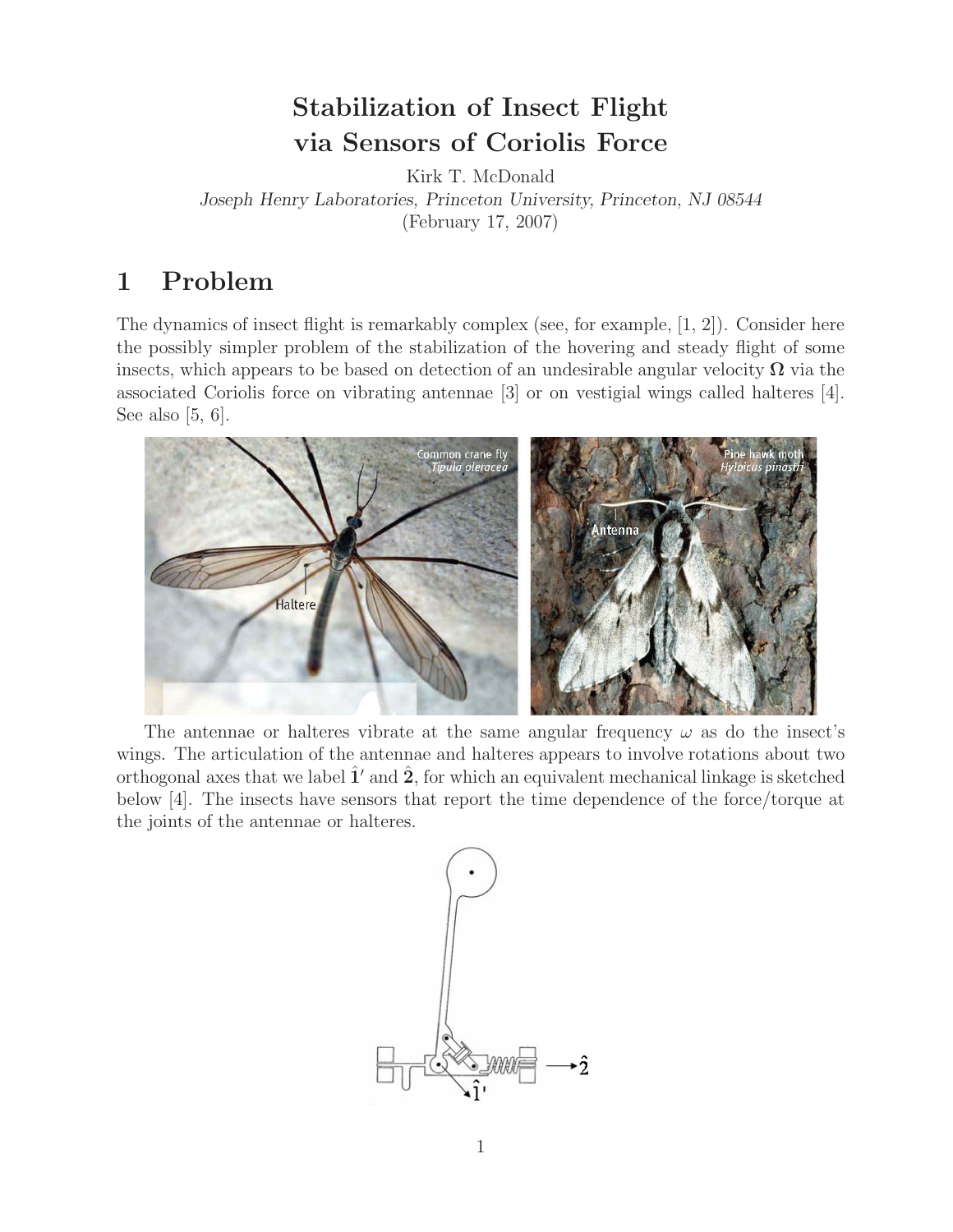The flight of the insect should be stable against roll, pitch and yaw with respect to a coordinate system  $(\mathbf{R}, \mathbf{P}, \mathbf{Y})$  defined by the body of the insect, as sketched below for an insect with antenna-based stabilization (from [3]). The insect's sensors report force components  $\mathbf{F}_1$ ,  $\mathbf{F}_2$  and  $\mathbf{F}_3$  on the antenna or haltere with respect to the body axes  $(1, 2, 3)$  defined by the quiescent orientation of the antenna or halter and its joints.



The body axes  $(\mathbf{R}, \mathbf{P}, \mathbf{Y})$  and  $(\hat{\mathbf{1}}, \hat{\mathbf{2}}, \hat{\mathbf{3}})$  rotate with angular velocity  $\Omega$  with respect to the inertial lab frame. In the latter frame the antenna or haltere experiences a force  $\mathbf{F}_0$  due to gravity, air resistance, and the muscles that cause the vibration. For hovering or flight with a steady velocity, the force **F** on the antenna or haltere, whose mass is  $m$ , in the rotating body frame can be written as,

$$
\mathbf{F} = \mathbf{F}_0 + m\,\mathbf{r} \times \dot{\Omega} + m\,\Omega \times (\mathbf{r} \times \Omega) + 2m\,\mathbf{v} \times \Omega,\tag{1}
$$

where **r** is the position of the center of mass of the antenna or haltere and **v** is its velocity (with respect to the rotating frame).

For nearly stabilized flight the rate of change  $\Omega$  of angular velocity is small, and the coordinate force  $m \mathbf{r} \times \mathbf{\Omega}$  can be neglected.

Then, the centrifugal force term  $m \Omega \times (\mathbf{r} \times \Omega)$  is nearly constant, and is not prominent compared to the low-frequency components of the force  $\mathbf{F}_0$ . Hence, the centrifugal force provides no useful measure of the destabilizing rotation **Ω**.

Nature is left with the challenge of utilizing the Coriolis force term  $2m \mathbf{v} \times \mathbf{\Omega}$  to provide a measure of the undesirable rotation **Ω**.

By vibrating its antennae or halteres at the wing frequency  $\omega \gg \Omega$ , the insect renders the Coriolis force distinct from the low-frequency components of  $\mathbf{F}_0$ . However, for a velocity of the form  $v = v_0 \cos \omega t$ , the acceleration has magnitude  $a = \omega v_0$  and the force  $F_0$  must include a component with frequency  $\omega$  whose magnitude is at least  $mv_0\omega \gg mv_0\Omega$ . That is, the component of the Coriolis force  $2m \mathbf{v} \times \mathbf{\Omega}$  at frequency  $\omega$  is small compared to the component of the drive force at the same frequency. Hence, it is not obvious that the Coriolis force can provide a suitable signal for the insect to stabilize its flight against the rotation **Ω**.

Show that the model for the articulation of the antennae and halteres given on p. 1 implies that the Coriolis force includes small components at integer multiples of the wing frequency  $\omega$ , which permits separate determination of the components  $(\Omega_1, \Omega_2, \Omega_3)$  of the destabilizing angular velocity **Ω**.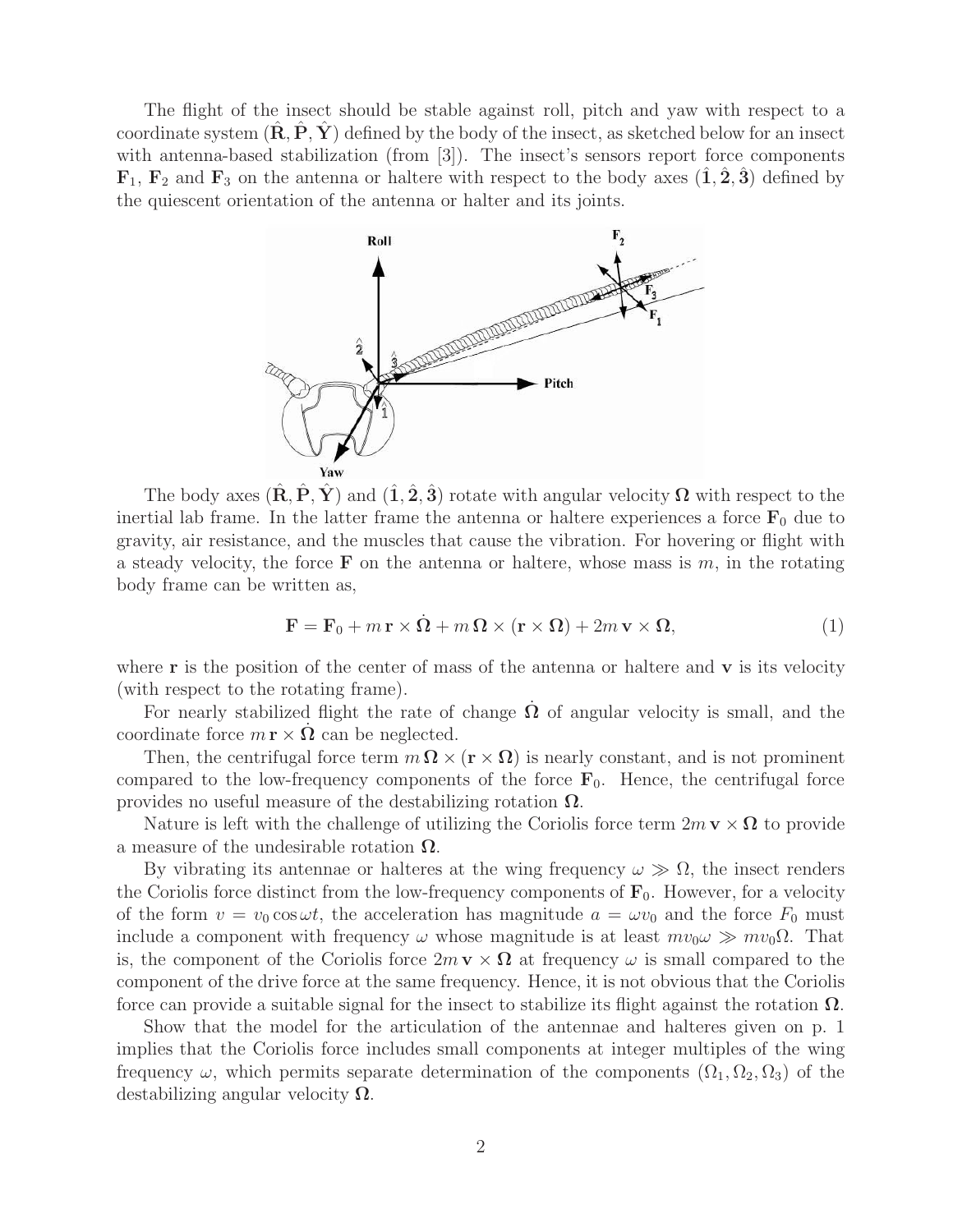*Details of the use of this information to control the flight is beyond the scope of this problem. Some discussion of this issue is given in [5].*

## **2 Solution**

Technical details of a solution are presented in secs. 2.1-2.6, and a summary is given in sec. 2.7.

### **2.1 Fourier Series Description of the Angles of the Antenna/Haltere**

We consider the antenna or haltere to be a massless rod of length  $r$  with mass  $m$  concentrated at its free end, and with its pivoted end at the origin of the  $(1, 2, 3)$  body frame, as shown in the figure below.



The pivot of the rod is double jointed so that the rod can rotate about both the  $\hat{1}'$  and the  $\hat{\mathbf{2}}$  axes. The  $\hat{\mathbf{1}}'$  axis makes angle  $\theta_1$  with respect to the  $\hat{\mathbf{1}}$  axis in the  $\hat{\mathbf{1}}$ - $\hat{\mathbf{3}}$  plane as it rotates about the  $\hat{2}$  axis, and the rod makes angle  $\theta_2$  with respect to the  $\hat{1}$ - $\hat{3}$ <sup>n</sup> plane as it rotates about the  $\hat{1}'$  axis.

The position of mass  $m$  is therefore,

$$
\mathbf{r} = r\sin\theta_1\cos\theta_2\,\hat{1} + r\sin\theta_2\,\hat{2} + r\cos\theta_1\cos\theta_2\,\hat{3}.\tag{2}
$$

The muscles of the insect drive the rod at the wing frequency  $\omega$  so that the time dependence of angles  $\theta_1$  and  $\theta_2$  can be represented by Fourier series as,

$$
\theta_1 = \sum_{m=1}^{\infty} \theta_{1m} \sin(m\omega t + \phi_{1m}), \qquad \theta_2 = \sum_{n=1}^{\infty} \theta_{2n} \sin(n\omega t + \phi_{2n}), \tag{3}
$$

since by definition the average values of  $\theta_1$  and  $\theta_2$  are zero. All of the Fourier coefficients  $\theta_{ij}$ are small, and all except  $\theta_{11}$  and  $\theta_{21}$  are very small. A difference between the phase factors  $\phi_{11}$  and  $\phi_{21}$  corresponds to an elliptical orbit of mass m.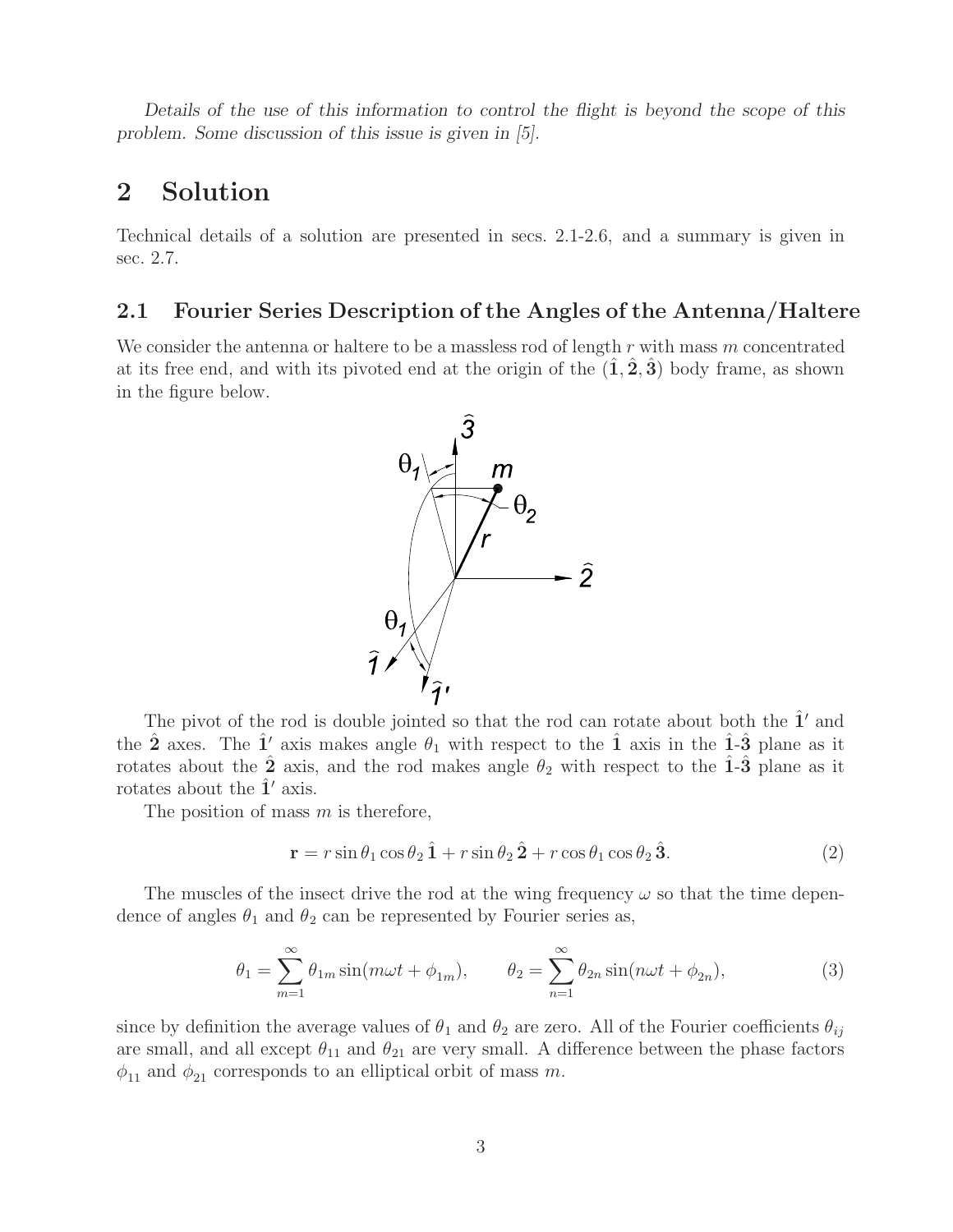#### **2.2 A Possible Condition on the Fourier Series**

Since muscles only pull, and with a roughly constant force, it may be that the driving force on the antenna or haltere is better approximated by a square wave than by a sine wave. In this case, the Fourier expansion of the driving force would have the form,

$$
F = \frac{4F_0}{\pi} \left( \sin \omega t + \frac{1}{3} \sin 3\omega t + \frac{1}{5} \sin 5\omega t + \dots \right). \tag{4}
$$

If drag forces are small, we can integrate eq. (4) twice to infer that the time-dependence of the angles  $\theta_1$  and  $\theta_2$  would be of the form,

$$
\theta_i = \frac{4\theta_{i0}}{\pi} \left( \sin \omega t + \frac{1}{27} \sin 3\omega t + \frac{1}{125} \sin 5\omega t + \dots \right). \tag{5}
$$

It will prove desirable that the Fourier series for the angles  $\theta_i$  have only odd frequency components. A general condition that this be so is that the waveforms  $\theta_i(t)$  in their second half period are the negative of those for the first half period,

$$
\theta_i(t+T/2) = -\theta_i(t),\tag{6}
$$

where  $T = 2\pi/\omega$ .

*This condition appears to be met for the wing velocities in the model of insect flight of [1].*

### **2.3 Fourier Series for the Velocity**

Returning to the general forms of eq. (3), the time derivatives of angles  $\theta_1$  and  $\theta_2$  are,

$$
\dot{\theta}_1 = \omega \sum_{m=1}^{\infty} m \theta_{1m} \cos(m\omega t + \phi_{1m}), \qquad \dot{\theta}_2 = \omega \sum_{n=1}^{\infty} n \theta_{2n} \cos(n\omega t + \phi_{2n}). \tag{7}
$$

The velocity of mass m respect to the body frame is the time derivative of eq.  $(2)$ ,

$$
\mathbf{v} = \dot{\mathbf{r}}
$$
\n
$$
= r(\dot{\theta}_1 \cos \theta_1 \cos \theta_2 - \dot{\theta}_2 \sin \theta_1 \sin \theta_2) \hat{\mathbf{1}} + r\dot{\theta}_2 \cos \theta_2 \hat{\mathbf{2}} - r(\dot{\theta}_1 \sin \theta_1 \cos \theta_2 + \dot{\theta}_2 \cos \theta_1 \sin \theta_2) \hat{\mathbf{3}}
$$
\n
$$
= \omega r \left[ \sum_{k=1}^{\infty} k \theta_{1k} \cos(k\omega t + \phi_{1k}) \cos \left( \sum_{m=1}^{\infty} \theta_{1m} \sin(m\omega t + \phi_{1m}) \right) \cos \left( \sum_{n=1}^{\infty} \theta_{2n} \sin(n\omega t + \phi_{2n}) \right) \right]
$$
\n
$$
- \sum_{k=1}^{\infty} k \theta_{2k} \cos(k\omega t + \phi_{2k}) \sin \left( \sum_{m=1}^{\infty} \theta_{1m} \sin(m\omega t + \phi_{1m}) \right) \sin \left( \sum_{n=1}^{\infty} \theta_{2n} \sin(n\omega t + \phi_{2n}) \right) \hat{\mathbf{1}} + \omega r \sum_{k=1}^{\infty} k \theta_{2k} \cos(k\omega t + \phi_{2k}) \cos \left( \sum_{m=1}^{\infty} \theta_{2m} \sin(m\omega t + \phi_{2m}) \right) \hat{\mathbf{2}} \tag{8}
$$
\n
$$
- \omega r \left[ \sum_{k=1}^{\infty} k \theta_{1k} \cos(k\omega t + \phi_{1k}) \sin \left( \sum_{m=1}^{\infty} \theta_{1m} \sin(m\omega t + \phi_{1m}) \right) \cos \left( \sum_{n=1}^{\infty} \theta_{2n} \sin(n\omega t + \phi_{2n}) \right) \right]
$$
\n
$$
+ \sum_{k=1}^{\infty} k \theta_{2k} \cos(k\omega t + \phi_{2k}) \cos \left( \sum_{m=1}^{\infty} \theta_{1m} \sin(m\omega t + \phi_{1m}) \right) \sin \left( \sum_{n=1}^{\infty} \theta_{2n} \sin(n\omega t + \phi_{2n}) \right) \hat{\mathbf{3}}.
$$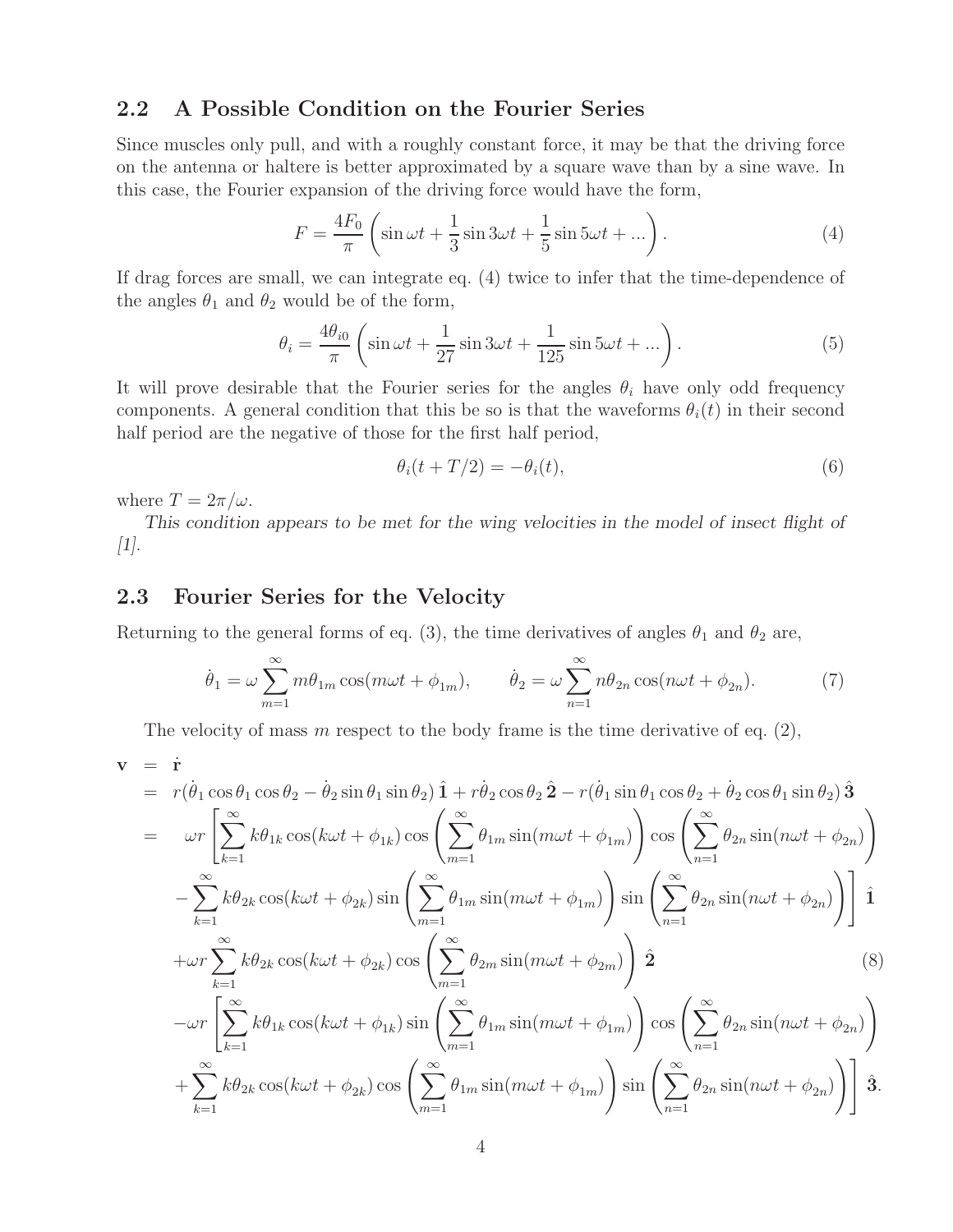We now recast eq. (8) as a single Fourier series,

$$
\mathbf{v} = \sum_{n=1}^{\infty} \mathbf{v}_{n\omega},\tag{9}
$$

where  $\mathbf{v}_{n\omega}$  contains only terms of frequency  $n\omega$ . We keep terms only to third order of smallness, *i.e.*, terms with coefficients such as  $\theta_{11}^3$ ,  $\theta_{11}\theta_{12}$  or  $\theta_{31}$ . The terms in frequency  $\omega$ are, to third order,

$$
\mathbf{v}_{\omega} = \omega r \left\{ \theta_{11} \cos(\omega t + \phi_{11}) - \frac{\theta_{11} \theta_{21}^2}{8} [\cos(\omega t - \phi_{11} + 2\phi_{21}) - 2\cos(\omega t + \phi_{11})] - \frac{\theta_{11}^3}{8} \cos(\omega t + \phi_{11}) \right\} \hat{\mathbf{1}} + \omega r \left( \theta_{21} + \frac{\theta_{21}^3}{8} \right) \cos(\omega t + \phi_{21}) \hat{\mathbf{2}} - \frac{\omega r}{2} [\theta_{11} \theta_{12} \cos(\omega t + \phi_{11} - \phi_{12}) + \theta_{21} \theta_{22} \cos(\omega t + \phi_{21} - \phi_{22})] \hat{\mathbf{3}}.
$$
\n(10)

The first-order terms in frequency  $\omega$  are,

$$
\mathbf{v}_{\omega} = \omega r \theta_{11} \cos(\omega t + \phi_{11}) \hat{\mathbf{1}} + \omega r \theta_{21} \cos(\omega t + \phi_{21}) \hat{\mathbf{2}}.
$$
 (11)

The terms in frequency  $2\omega$  are of second (or higher than third) order,

$$
\mathbf{v}_{2\omega} = 2\omega r \theta_{12} \cos(2\omega t + \phi_{12}) \hat{\mathbf{1}} + 2\omega r \theta_{22} \cos(2\omega t + \phi_{22}) \hat{\mathbf{2}} -\frac{\omega r}{2} [\theta_{11}^2 \sin(2\omega t + 2\phi_{11}) + \theta_{21}^2 \sin(2\omega t + 2\phi_{21})] \hat{\mathbf{3}}.
$$
 (12)

The terms in frequency  $3\omega$  are of third (or higher) order,

$$
\mathbf{v}_{3\omega} = \omega r \left[ 3\theta_{13} \cos(3\omega t + \phi_{13}) + \frac{3\theta_{11}\theta_{21}^2}{8} \cos(3\omega t + \phi_{11} + 2\phi_{21}) + \frac{\theta_{11}^3}{8} \cos(3\omega t + 3\phi_{11}) \right] \hat{\mathbf{1}}
$$
  
+ 
$$
\omega r \left[ 3\theta_{23} \cos(3\omega t + \phi_{23}) + \frac{\theta_{21}^3}{8} \cos(3\omega t + 3\phi_{21}) \right] \hat{\mathbf{2}}
$$
  
- 
$$
\frac{5\omega r}{2} [\theta_{11}\theta_{12} \sin(3\omega t + \phi_{11} + \phi_{12}) + \theta_{21}\theta_{22} \sin(3\omega t + \phi_{21} + \phi_{22})] \hat{\mathbf{3}}.
$$
 (13)

### **2.4 The Forces at Frequency** ω

The Coriolis force  $\mathbf{F}_C$  on the antenna or haltere with respect to the  $(\hat{\mathbf{1}}, \hat{\mathbf{2}}, \hat{\mathbf{3}})$  axes is,

$$
\mathbf{F}_C = 2m\mathbf{v} \times \mathbf{\Omega}
$$
  
=  $2m(v_2\Omega_3 - v_3\Omega_2)\hat{\mathbf{1}} + 2m(v_3\Omega_1 - v_1\Omega_3)\hat{\mathbf{2}} + 2m(v_1\Omega_2 - v_2\Omega_1)\hat{\mathbf{3}}.$  (14)

Using eqs. (11) we obtain the components of the Coriolis force at frequency  $\omega$ ,

$$
\mathbf{F}_{C,\omega} = 2mr\omega\Omega_3\theta_{21}\cos(\omega t + \phi_{21})\hat{\mathbf{1}} - 2mr\omega\Omega_3\theta_{11}\cos(\omega t + \phi_{11})\hat{\mathbf{2}} \n+2mr\omega[\Omega_2\theta_{11}\cos(\omega t + \phi_{11}) - \Omega_1\theta_{21}\cos(\omega t + \phi_{21})]\hat{\mathbf{3}}.
$$
\n(15)

Can this force be distinguished from the much larger drive force?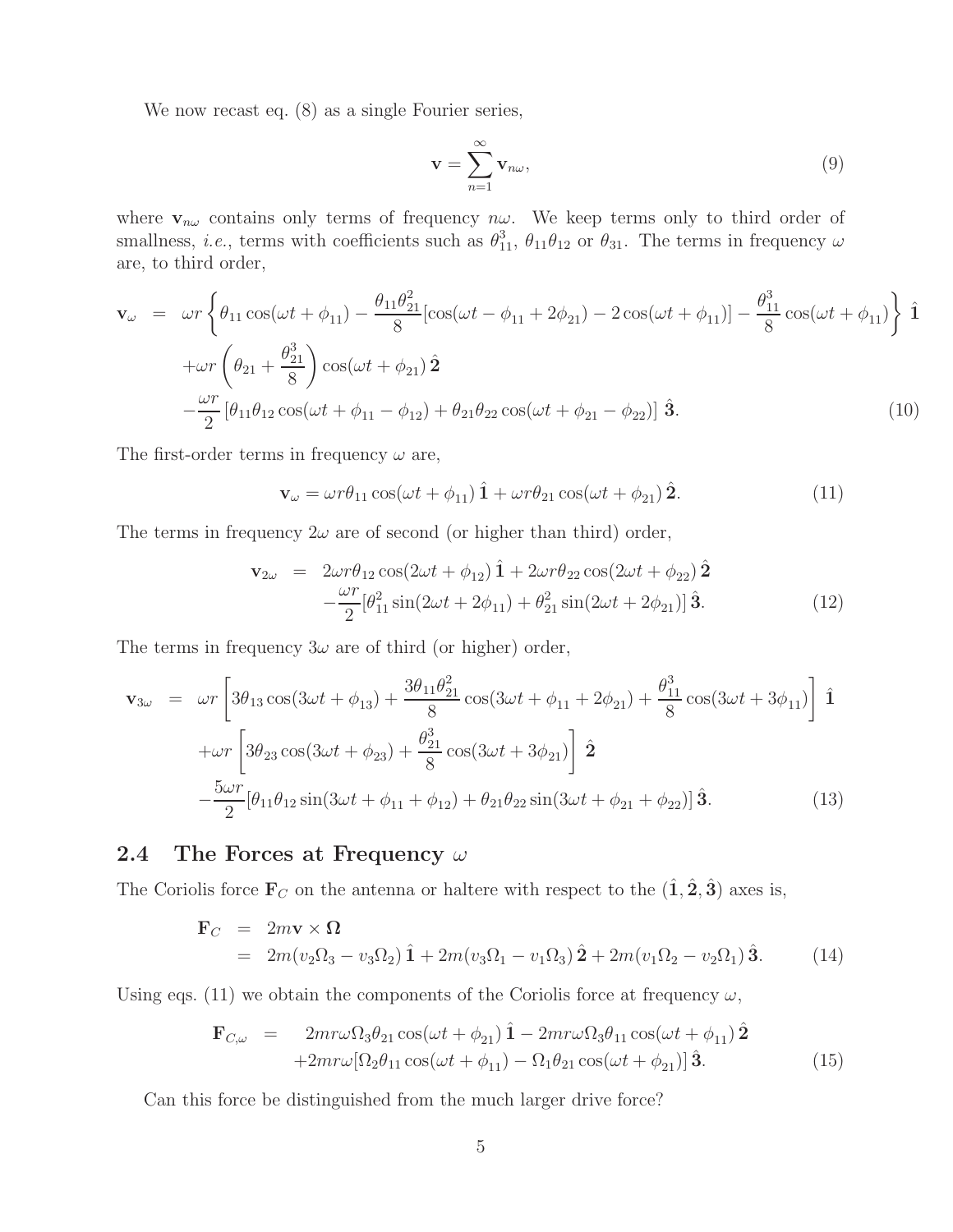If, as considered above, any drag forces are also small compared to the drive force  $\mathbf{F}_D$ , then the latter is given to a good approximation by,

$$
\mathbf{F}_D = m\ddot{\mathbf{r}} = m\dot{\mathbf{v}}
$$
  
=  $mr[\ddot{\theta}_1 \cos \theta_1 \cos \theta_2 - \ddot{\theta}_2 \sin \theta_1 \sin \theta_2 - (\dot{\theta}_1^2 + \dot{\theta}_2^2) \sin \theta_1 \cos \theta_2 - \dot{\theta}_1 \dot{\theta}_2 \cos \theta_1 \sin \theta_2]$   
+  $mr[\ddot{\theta}_2 \cos \theta_1 - \dot{\theta}_2^2 \cos \theta_2 \sin \theta_2]$   
-  $mr[\ddot{\theta}_1 \sin \theta_1 \cos \theta_2 + \ddot{\theta}_2 \cos \theta_1 \sin \theta_2 + (\dot{\theta}_1^2 + \dot{\theta}_2^2) \cos \theta_1 \cos \theta_2 - \dot{\theta}_1 \dot{\theta}_2 \sin \theta_1 \sin \theta_2]$   
3, (16)

recalling eq. (10). The component of the drive force at frequency  $\omega$  is (to lowest order),

$$
\mathbf{F}_{D,\omega} = -mr\omega^2\theta_{11}\sin(\omega t + \phi_{11})\hat{\mathbf{1}} - mr\omega^2\theta_{21}\sin(\omega t + \phi_{21})\hat{\mathbf{2}}.
$$
 (17)

If  $\phi_{11} = \phi_{21}$  the  $\hat{\mathbf{1}}$  and  $\hat{\mathbf{2}}$  components of the Coriolis force (15) are 90° out of phase with the corresponding components of the drive force (17), and phase-sensitive force sensors could make useful measurements of the Coriolis force on the antenna or haltere as frequency  $\omega$ .

We infer that in fact the phases in the series (3) are all identical, and we set them to zero henceforth. Then, the component of the drive force at frequency  $\omega$  is,

$$
\mathbf{F}_{D,\omega} = -mr\omega^2(\theta_{11}\,\hat{\mathbf{1}} + \theta_{21}\,\hat{\mathbf{2}})\sin\omega t,\tag{18}
$$

and the component of the Coriolis force at frequency  $\omega$  is,

$$
\mathbf{F}_{C,\omega} = 2mr\omega[\Omega_3(\theta_{21}\hat{\mathbf{1}} - \theta_{11}\hat{\mathbf{2}}) + (\Omega_2\theta_{11} - \Omega_1\theta_{21})\hat{\mathbf{3}}]\cos\omega t.
$$
 (19)

The ratio of the Coriolis force to the drive force at frequency  $\omega$  is roughly  $2\Omega_3/\omega$ .

Phase-sensitive force sensors responsive to the Coriolis force at frequency  $\omega$  along either the **1** or **2** axes would suffice to detect a nonzero rotation component  $\Omega_3$ . Sensors responsive to forces along the  $\hat{3}$  axis at frequency  $\omega$  could detect a particular combination of components  $\Omega_1$  and  $\Omega_2$ , but they could not resolve these components separately.<sup>1</sup>

#### **2.5 The Forces at Frequency** 2ω

Additional information as to the components of the destabilizing angular velocity  $\Omega$  are obtained from consideration of the Coriolis force at frequency  $2\omega$  (henceforth assuming that all phases  $\phi_{ij} = 0$ . Combining eqs. (12) and (14), we find,

$$
\mathbf{F}_{C,2\omega} = 2mr\omega \left[ 2\Omega_3 \theta_{22} \cos 2\omega t - \frac{\Omega_2}{2} (\theta_{11}^2 + \theta_{21}^2) \sin 2\omega t \right] \hat{\mathbf{1}}
$$

$$
-2mr\omega \left[ 2\Omega_3 \theta_{12} \cos 2\omega t - \frac{\Omega_1}{2} (\theta_{11}^2 + \theta_{21}^2) \sin 2\omega t \right] \hat{\mathbf{2}}
$$

$$
+4mr\omega \left[ \theta_{12} \Omega_2 - \theta_{22} \Omega_1 \right] \cos 2\omega t \hat{\mathbf{3}}, \tag{20}
$$

<sup>1</sup>Sensors along, say, only axes **1**ˆ and **3**ˆ together with drive motion only along axis **2**ˆ would suffice to determine components  $\Omega_1$  and  $\Omega_3$ .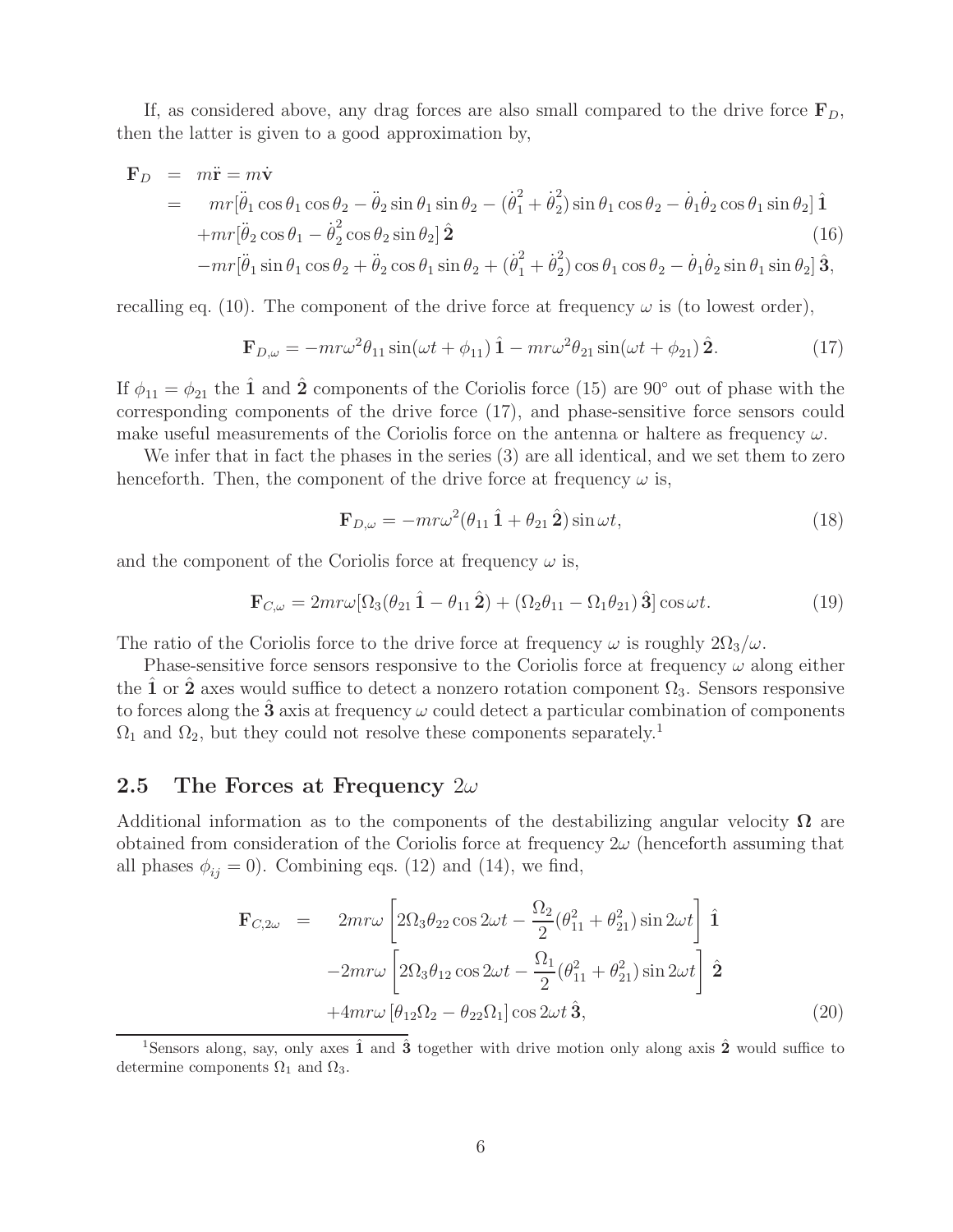If the angular waveforms  $\theta_i(t)$  obey the condition (6), then  $\theta_{12} = \theta_{22} = 0$ , and the Coriolis force at frequency  $2\omega$  takes on the desirable form,

$$
\mathbf{F}_{C,2\omega} = 2mr\omega(\theta_{11}^2 + \theta_{21}^2)(-\Omega_2 \hat{\mathbf{1}} + \Omega_1 \hat{\mathbf{2}})\sin 2\omega t.
$$
 (21)

In this case, force sensors along only the  $\hat{1}$  and  $\hat{2}$  axes that are responsive to frequencies  $\omega$ and  $2\omega$  can separately determine components  $\Omega_1$ ,  $\Omega_2$  and  $\Omega_3$  of the destabilizing rotation  $\Omega$ . For this, only one of the two vibrations  $\theta_1(t)$  or  $\theta_2(t)$  need be nonzero.

The component of the drive force (16) at frequency  $2\omega$  is, supposing that condition (6) holds,

$$
\mathbf{F}_{D,2\omega} = -\frac{mr\omega^2}{2}(\theta_{11}^2 + \theta_{21}^2)\cos 2\omega t \,\hat{\mathbf{3}},\tag{22}
$$

which has no component along either the  $\hat{1}$  or  $\hat{2}$  axes. Hence, it is very favorable that the force sensors are responsive to frequency  $2\omega$ .

#### **2.6 The Forces at Frequency** 3ω

While it appears sufficient to determine the destabilizing angular velocity  $\Omega$  via sensors operating at frequencies  $\omega$  and  $2\omega$ , we explore the merits of operation of the sensors at frequency 3ω as well. We restrict the discussion to the case that all phases  $\phi_{ij}$  are zero, and the only odd harmonics of frequency  $\omega$  are present in the Fourier expansions of angles  $\theta_1(t)$ and  $\theta_2(t)$  according to condition (6).

Combining eqs. (13) and (14), we find,

$$
\mathbf{F}_{C,3\omega} = 2mr\omega\Omega_3 \left[ 3\theta_{23} + \frac{\theta_{21}^3}{8} \right] \cos 3\omega t \hat{\mathbf{1}} \n-2mr\omega\Omega_3 \left[ 3\theta_{13} + \frac{3\theta_{11}^1 \theta_{21}}{8} + \frac{\theta_{11}^3}{8} \right] \cos 3\omega t \hat{\mathbf{2}} \n+2mr\omega \left\{ \Omega_2 \left[ 3\theta_{13} + \frac{3\theta_{11}^1 \theta_{21}}{8} + \frac{\theta_{11}^3}{8} \right] - \Omega_1 \left[ 3\theta_{23} + \frac{\theta_{21}^3}{8} \right] \right\} \cos 3\omega t \hat{\mathbf{3}}.
$$
\n(23)

This form is very similar to that of the forces (15) at frequency  $\omega$ .

The components of the drive force (16) at frequency  $3\omega$  are,

$$
\mathbf{F}_{D,3\omega} = -\frac{mr\omega^2}{8}(3\theta_{11}^3 + 5\theta_{11}\theta_{21}^2)\sin 3\omega t \,\hat{\mathbf{1}} - \frac{3mr\omega^2}{8}\theta_{21}^3\sin 3\omega t \,\hat{\mathbf{2}},\tag{24}
$$

such that the drive force is  $90°$  out of phase with the Coriolis force (23) at this frequency.

The angular velocity component  $\Omega_3$  could be determined by phase-sensitive sensors along either or both of body axes 1 and 2 at either or both frequencies  $\omega$  and  $3\omega$ . It may be that the signal-to-noise ratio is better at frequency  $3\omega$  than  $\omega$ .

*Sane et al.* [3] report that  $\theta_{11} \approx \theta_{21} \approx 0.02$  *rad for the antennae of the hawk moth Manduca sexta.* In the approximation of eq. (5),  $\theta_{i3} = \theta_{i1}/27$ . Then, the ratio of the Coriolis *force to the drive force along axis*  $\hat{2}$  *at frequency* 3ω *would be roughly* 1500 $\Omega$ <sub>3</sub>/ω, which is *far superior to that at frequency* ω*.*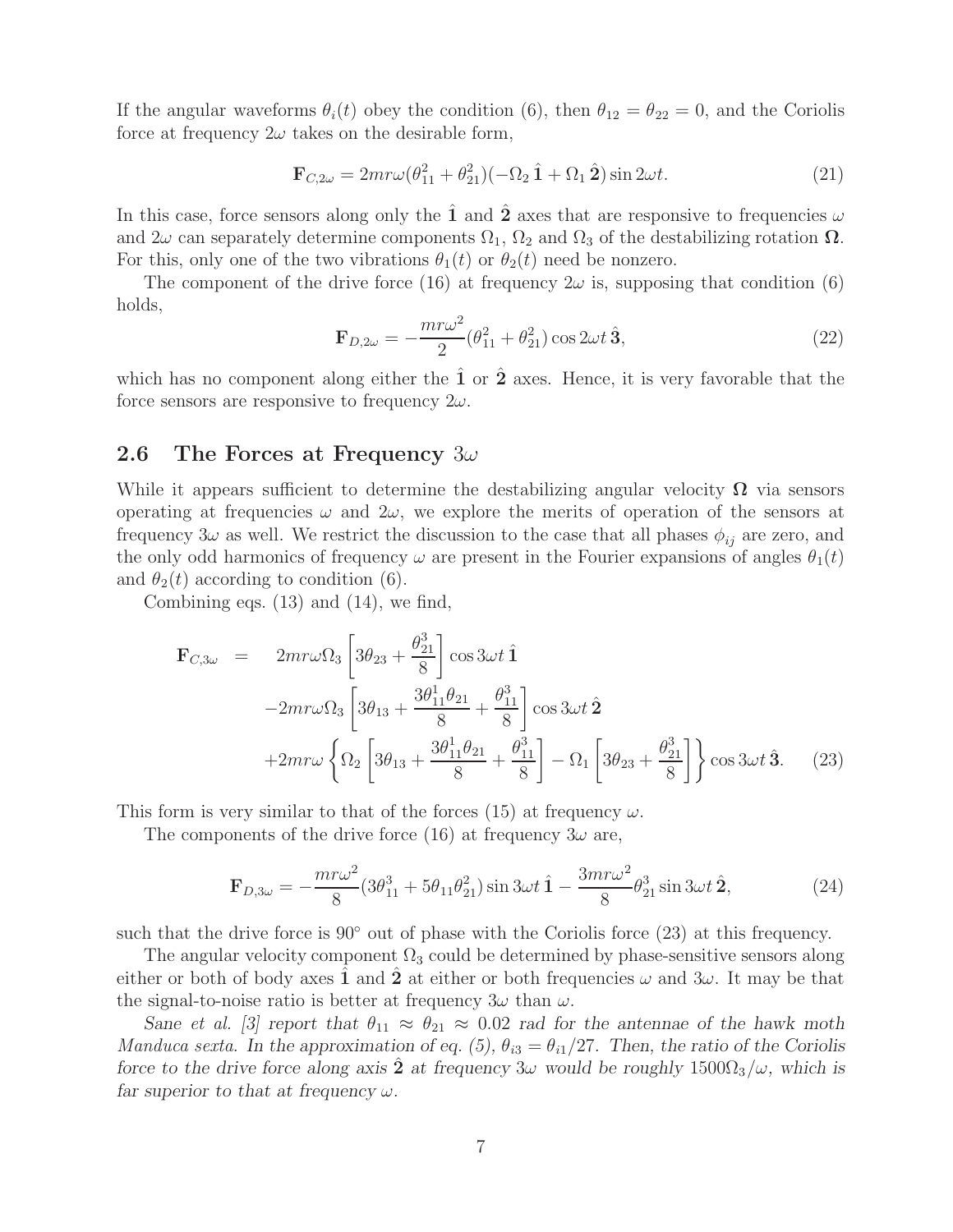If the Coriolis signal is large compared to the drive force at frequency  $3\omega$ , then the force sensors need not be phase sensitive.

*Sane et al. also report that the force sensors of the antennae of the hawk moth operate primarily at frequencies*  $2\omega$  *and*  $3\omega$ *, as seems well justified by the present analysis.* 

#### **2.7 Summary**

- All three components  $(\Omega_1, \Omega_2, \Omega_3)$  of the destabilizing angular velocity  $\Omega$  can be determined by sensors of transverse forces at the bases of the antennae or halteres. No detection of the longitudinal force (along axis **3**) is needed.
- Only one antennae or haltere suffices for this determination. The usual conformation with pairs of antennae or halteres provides redundancy, rather than an essential aspect of the measurement.
- It is very advantageous if the vibrational waveforms of the antennae or halteres satisfy condition (6), so that only odd harmonics appear in the Fourier expansions of these waveforms. *The force waveform nonetheless contains all integer harmonics.*
- Components  $\Omega_1$  and  $\Omega_2$  (in the body frame defined by the antenna or haltere) are determined by the forces detected at frequency  $2\omega$ .
- The component  $\Omega_3$  could be determined from the forces detected at either frequency  $\omega$ or  $3\omega$ , but the signal to noise is much superior at frequency  $3\omega$  in which case the force sensors may not need to be phase sensitive.
- It suffices that the antenna or haltere vibrate only in a single transverse plane. That is, the antennae or haltere need not possess the double articulation sketched on p. 1.

## **References**

- [1] M.H. Dickinson, F.-O. Lehrmann and S.P. Sane, *Wing Rotation and the Aerodynamic Basis of Insect Flight*, Science **284**, 1954 (1999), http://kirkmcd.princeton.edu/examples/mechanics/dickinson\_science\_284\_1954\_99.pdf
- [2] R. Wootton, *How flies fly*, Nature, **400**, 112 (1999), http://kirkmcd.princeton.edu/examples/mechanics/wootton\_nature\_400\_112\_99.pdf
- [3] S.P. Sane *et al.*, *Antennal Mechanosensors Mediate Flight Control in Moths*, Science **315**, 863 (2007), http://kirkmcd.princeton.edu/examples/mechanics/sane\_science\_315\_863\_07.pdf
- [4] J.W.S. Pringle, *The Gyroscopic Mechanism of the Halteres in Diptera*, Phil. Trans. Roy. Soc. London B **233**, 347 (1948), http://kirkmcd.princeton.edu/examples/mechanics/pringle\_ptrslb\_233\_347\_48.pdf
- [5] W.P. Chan, F. Prete and M.H. Dickinson, *Visual Input to the Efferent Control System of a Fly's "Gyroscope"*, Science **280**, 289 (1998), http://kirkmcd.princeton.edu/examples/mechanics/chan\_science\_280\_289\_98.pdf